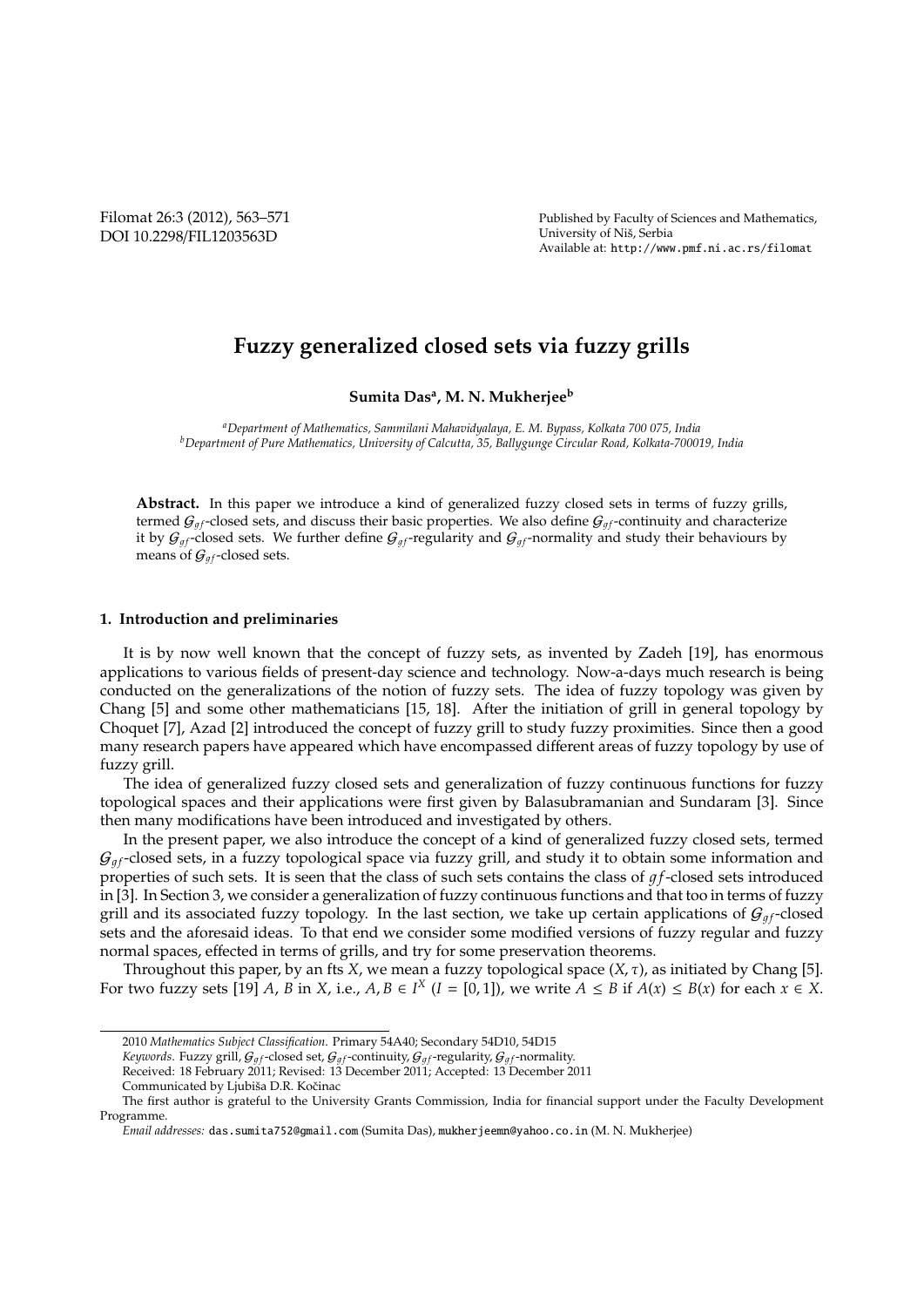A fuzzy singleton or a fuzzy point [15] with support *x* and value  $\alpha$  (0 <  $\alpha \le 1$ ), is denoted by  $x_{\alpha}$ . A fuzzy point  $x_\alpha$  is said to be *q*-coincident with a fuzzy set *A* in *X*, denoted by  $x_\alpha qA$ , if there exists  $x \in X$  such that  $A(x) + B(x) > 1$ , whereas the notation  $AqB$  means that *A* is *q*-coincident[15] with *B*. i.e.,  $AqB$  implies  $A(x) + B(x) > 1$  for some  $x \in X$ . The negations of these statements are denoted by  $A \nleq B$  and  $A\overline{q}B$  respectively. The fuzzy sets in *X* taking on respectively the constant values 0 and 1 are denoted by  $0_X$  and  $1_X$  respectively. A fuzzy set *A* is non-null if  $A \neq 0_X$ . For  $A, B \in I^X$ , *A* is called a *q*-nbd of *B* [15] if for some fuzzy open set *U* in *X*, *BqU* ≤ *A*; if, in addition, *A* itself is fuzzy open then it is called an open-*q*-nbd of *B*. The collection of all open *q*-nbds of any fuzzy point  $x_\alpha$  is denoted by  $Q(x_\alpha)$ . For a fuzzy set *A* in an fts *X*, the fuzzy complement, fuzzy interior and fuzzy closure of *A* in *X* are written as  $(1 - A)$  [or sometimes as  $(1_X - A)$ ], *intA* and *clA*, respectively.

A non-void collection G of fuzzy sets in an fts  $(X, \tau)$  is called a fuzzy grill [2] on X if (i)  $0_X \notin G$  (ii)  $A \in G$ ,  $B \in I^X$  and  $A \leq B \Rightarrow B \in \mathcal{G}$  and (iii)  $A, B \in I^X$  and  $A \cup B \in \mathcal{G} \Rightarrow A \in \mathcal{G}$  or  $B \in \mathcal{G}$ . Let  $(X, \tau)$  be an fts and  $\mathcal{G}$  be a fuzzy grill on *X*. An operator  $\phi_g: I^X \to I^X$ , associated with the fuzzy grill G and the fuzzy topology  $\tau$ , is defined [14] as follows:

For any  $A \in I^X$ ,  $\phi_g(A)$ , simply denoted by  $\phi(A)$ , is the union of all fuzzy points  $x_\alpha$  of X such that if *U* ∈  $Q(x_\alpha)$ , then *A* ∗ *U* ∈ *G*, where *A* ∗ *B* is the Lukasiewicz conjunction [12] on the powerset *I<sup>x</sup>*, defined by  $A * B = max(0, A + B - 1<sub>X</sub>)$ , for  $A, B \in I<sup>X</sup>$ , where  $(A * B)(x) = A(x) + B(x) - 1$  if  $A(x) + B(x) > 1$  and  $(A * B)(x) = 0$ otherwise.

We need as follows some results about the operator  $'\phi'$ , as pre-requisites.

**Result 1.1.** ([14]) Let  $(X, \tau)$  be an fts, and  $A, B \in I^X$ . (i) If *G* is any fuzzy grill on *X*, then  $A \leq B \Rightarrow \phi_G(A) \leq \phi_G(B)$ . i.e.,  $\phi_G$  is an increasing function. (ii) If  $G_1$  and  $G_2$  are two fuzzy grills on X with  $G_1 \subseteq G_2$ , then  $\phi_{G_1}(A) \leq \phi_{G_2}(A)$ . (iii) For any fuzzy grill  $G$  on  $X$ , if  $A \notin G$  then  $\phi_G(A) = 0_X \notin G$ . (iv)  $\phi(A \cup B) = \phi(A) \cup \phi(B)$ .  $(v) \phi(\phi(A)) \leq \phi(A) = cl(\phi(A)) \leq cl(A).$ (vi)  $\phi(A \cup G) = \phi(A)$ , for every  $G \notin \mathcal{G}$ .

**Definition 1.2.** ([14]) A map  $\psi: I^X \to I^X$  is defined by  $\psi(A) = A \cup \phi(A)$  for all fuzzy set *A* in *X*.

Then we have

**Theorem 1.3.** ([14]) In an fts  $(X, \tau)$ , corresponding to a fuzzy grill  $G$ , there exists a unique fuzzy topology  $\tau_G$  (say) on X given by  $\tau_{\mathcal{G}} = \{U \in I^X/\psi(1_X - U) = 1_X - U\}$ , where for any  $A \in I^X$ ,  $\psi(A) = A \cup \phi(A) = \tau_{\mathcal{G}}$ -cl(A).

**Theorem 1.4.** ([14]) *In an fts* (*X*, τ)*, (i)* if  $G_1$  and  $G_2$  be two fuzzy grills with  $G_1 \subseteq G_2$ , then  $\tau_{G_2} \subseteq \tau_{G_1}$ . *(ii) if G be a fuzzy grill and*  $B \notin G$ *, then B is closed in*  $(X, \tau_G)$ *. (iii) for any fuzzy set A and any fuzzy grill*  $G$  *on X,*  $\phi$ *(A) is*  $\tau_G$ *-closed.* 

**Theorem 1.5.** ([14]) *For a fuzzy topological space*  $(X, \tau)$  *together with a fuzzy grill*  $G, \tau \subseteq \tau_G$ *.* 

**Theorem 1.6.** ([13]) *For any two fuzzy open sets A and B in an fts X, A*  $\bar{q}$  *B*  $\Rightarrow$  *clA*  $\bar{q}$  *B and A*  $\bar{q}$  *clB.* 

From now on by a fuzzy  $G$ -space we mean an fts  $(X, \tau)$  with a fuzzy grill  $G$  and denote it by  $(X, \tau, G)$  (or sometimes simply by *X*).

# 2.  $G_{af}$ -closed and  $G_{af}$ -open sets in fuzzy  $G$ -spaces

The concepts of generalized closed and open sets in fuzzy setting were introduced in [3] in the following way:

**Definition 2.1.** ([3]) A fuzzy set *A* in an fts  $(X, \tau)$  is called *generalized fuzzy closed* (in short, *qf-closed*) if  $cl(A) \leq U$  whenever  $A \leq U$  and  $U$  is fuzzy open. A fuzzy set  $A$  is called *generalized fuzzy open* (in short,  $qf$ -*open*) if its fuzzy complement  $(1 - A)$  is  $qf$ -closed.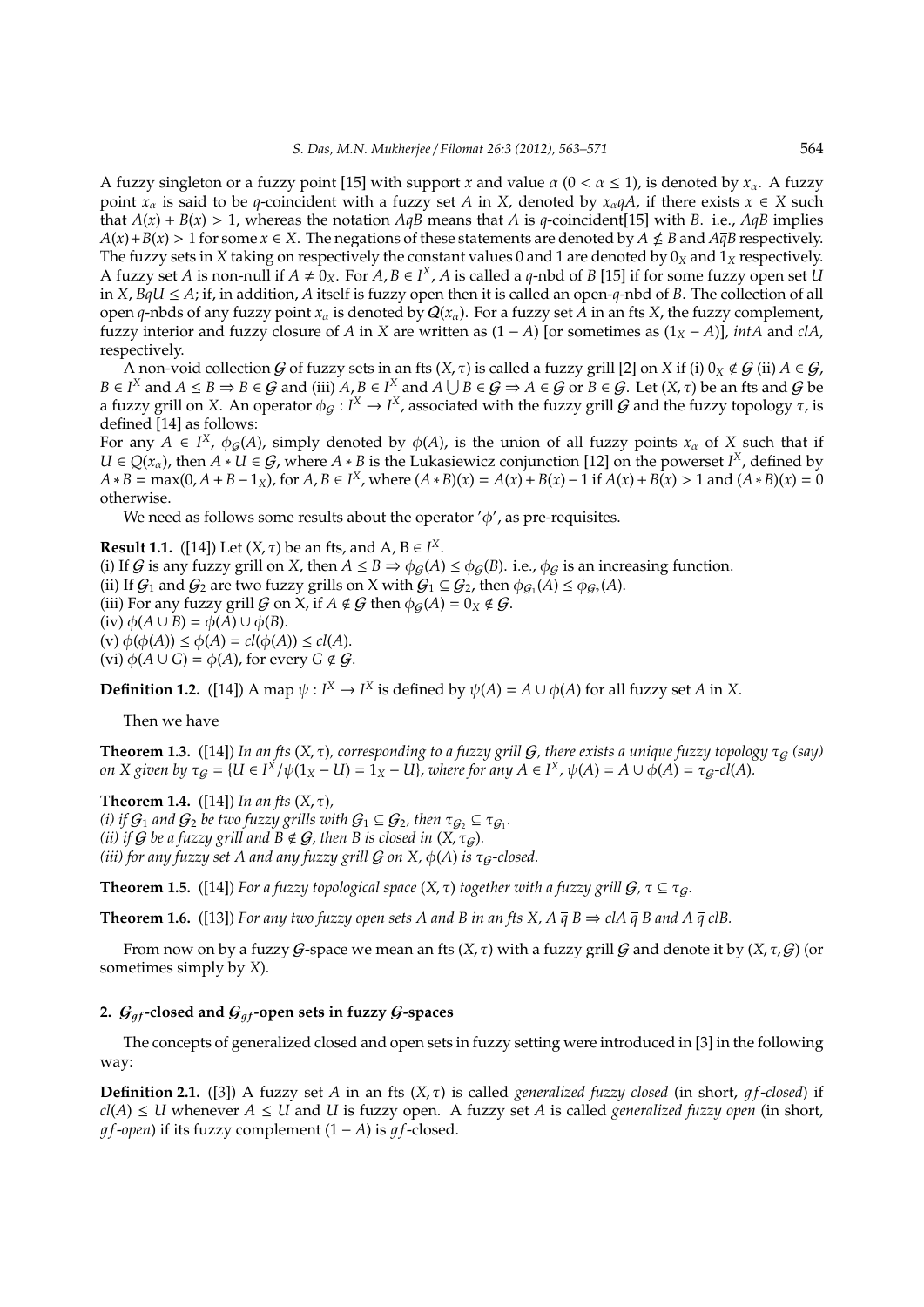We now initiate below the notion of a class of generalized closed fuzzy sets, larger than the class of  $gf$ -closed sets, in terms of the operator  $'\phi'$ .

**Definition 2.2.** A fuzzy set *A* in a fuzzy  $G$ -space  $(X, \tau, G)$  is called a *generalized fuzzy closed set* with respect to a fuzzy grill  $G$  ( $G_{af}$ -closed, for short) if  $\phi(A) \leq U$  whenever  $A \leq U$  and  $U$  is fuzzy open with respect to  $\tau$ . *A* is called *generalized fuzzy open* with respect to a fuzzy grill  $G(G_{a}$  open, for short) if its complement (1−*A*) is  $\mathcal{G}_{af}$ -closed.

As every fuzzy closed (respectively fuzzy open) set is  $gf$ -closed(respectively  $gf$ -open) [3], we have the following:

**Observation 2.3.** For a fuzzy  $G$ -space  $(X, \tau, G)$ , we observe as follows:

(i) For any fuzzy set *A* in *X*, since  $\phi(\phi(A)) \leq \phi(A)$  [by Result 1.1(v)],  $\phi(A)$  is  $\mathcal{G}_{af}$ -closed.

(ii) If  $A \notin \mathcal{G}$  then  $\phi(A) = 0_X$  [by Result 1.1(iii)]. Thus every non-member of  $\mathcal{G}$  is  $\mathcal{G}_{qf}$ -closed in  $(X, \tau, \mathcal{G})$ .

(iii) By the definition of  $\tau_G$  and Definition 2.2, we see that a fuzzy set is  $\mathcal{G}_{qf}$ -closed if and only if ( $A \leq U \in$  $\tau \Rightarrow \tau_G\text{-}cl(A) = A \vee \phi(A) \leq U$ .

(iv) Every fuzzy closed (resp. fuzzy open) as well as every  $gf$ -closed [resp.  $gf$ -open ] set is  $G_{gf}$ -closed(resp.  $G_{qf}$ -open)[this is clear from Result 1.1(v)].

**Example 2.4.** Let  $G = I^X \setminus \{0_X\}$ . Then for any non-null fuzzy set *A* in *X*, we have  $A \le \phi(A)$ . Indeed,  $x_\lambda \le A$ and  $U \in Q(x_\lambda) \Rightarrow \lambda + U(x) > 1$  and  $\lambda \leq A(x) \Rightarrow A(x) + U(x) - 1 > 0$ , i.e.,  $A + U - 1 \neq 0$ ,  $\Rightarrow A + U - 1 \in G \Rightarrow$  $x_{\lambda} \leq \phi(A)$ . Then by Result 1.1(v) and Theorem 1.3, we have  $\phi(A) = cl(A)$  and  $\psi(A) = \tau_{\mathcal{G}}-clA = A \vee \phi(A) = clA$ , for any fuzzy set *A* in *X*. So the class of  $\mathcal{G}_{qf}$ -closed sets coincides with that of  $gf$ -closed sets.

But in general a  $G_{qf}$ -closed set may not be a  $gf$ -closed set which we show by the following example:

**Example 2.5.** Let  $(X, \tau, G)$  be a fuzzy  $G$ -space where  $X$  is any infinite set,  $\tau = \{U \in I^X : 0 \le U(x) < \frac{1}{2}, x \in X\}$ together with  $1_X$  and  $G = \{G \in I^X : 0.7 < G(x) \leq 1, \ x \in X\}$ . Let  $x_0$  be a chosen point of  $X$  and  $A$  be the fuzzy set in *X* given by  $A(x_0) = 0.2$  and  $A(x) = 0$  for  $x \in X \setminus \{x_0\}$ . Then *A* is not *gf*-closed, since for any  $U(\neq 1_X) \in \tau$ with  $A \leq U$ , we see that  $cl(A) \nleq U$ .

But *A* is  $G_{af}$ -closed. In fact, if  $A \le 1_X$ , then  $\phi(A) \le 1_X$ . So consider the case when  $A \le V(\ne 1_X) \in \tau$ . Here for any fuzzy point  $x_\lambda$  in *X* and for any  $W \in Q(x_\lambda) \subseteq \tau$ ,  $A + W - 1_X \notin \mathcal{G}$ . Thus  $\phi(A) = 0_X \leq V$  so that *A* is  $\mathcal{G}_{af}$ -closed.

**Theorem 2.6.** *If*  $A_1$  *and*  $A_2$  *are two*  $G_{qf}$ -closed sets in a fuzzy  $G$ -space ( $X, \tau, G$ ), then  $A_1 \vee A_2$  is also a  $G_{qf}$ -closed *set.*

*Proof.* Let  $A_1$  and  $A_2$  be two  $\mathcal{G}_{gf}$ -closed sets in a fuzzy  $\mathcal{G}$ -space  $(X, \tau, \mathcal{G})$ . Suppose  $A_1 \vee A_2 \leq U$  for some fuzzy open set *U*. Then  $A_1 \leq U$  and  $A_2 \leq U$ . By hypothesis,  $\phi(A_1) \leq U$  and  $\phi(A_2) \leq U$  and hence  $\phi(A_1 \vee A_2) = \phi(A_1) \vee \phi(A_2) \le U$ [by (iv) of Result 1.1]. □

But the intersection of two  $G_{af}$ -closed sets may not be  $G_{af}$ -closed as shown by the following example:

**Example 2.7.** Let  $X = \{a, b\}$  and  $\tau = \{0_X, 1_X, P\}$ , where  $P(a) = 0.6$  and  $P(b) = 0.8$ , be a fuzzy topology on *X*. Let G be a fuzzy grill on *X* consisting of those fuzzy sets *G* on *X*, such that  $0.1 \le G(x) \le 1$  for all  $x \in X$ . Let *A* and *B* be two fuzzy sets in *X* defined as  $A(a) = 0.8$ ,  $A(b) = 0.4$  and  $B(a) = 0.5$ ,  $B(b) = 0.9$ . Then *A* and *B* are both  $G_{qf}$ -closed sets [indeed, the only fuzzy open set containing *A* or *B* is 1<sub>X</sub>]. But *A* ∧ *B* is not a  $G_{qf}$ -closed set, Here  $A\wedge B\leq P$ , but  $\phi(A\wedge B)\nleq P$ . Indeed,  $a_{0.7}\nleq P$  but for any  $U\in\pmb{Q}(a_{0.7})$ ,  $(A\wedge B)+U-1\in\pmb{\tilde{\mathcal{G}}}$ , so that  $a_{0.7}$  ≤  $\phi$ (*A* ∧ *B*).

We next investigate as to under which condition a  $G_{gf}$ -closed set is  $gf$ -closed. For this we need the following:

**Definition 2.8.** A fuzzy set *A* in a fuzzy *G*-space  $(X, \tau, G)$  is said to be  $\tau_G$ -dense-in-itself if  $A \leq \phi(A)$ .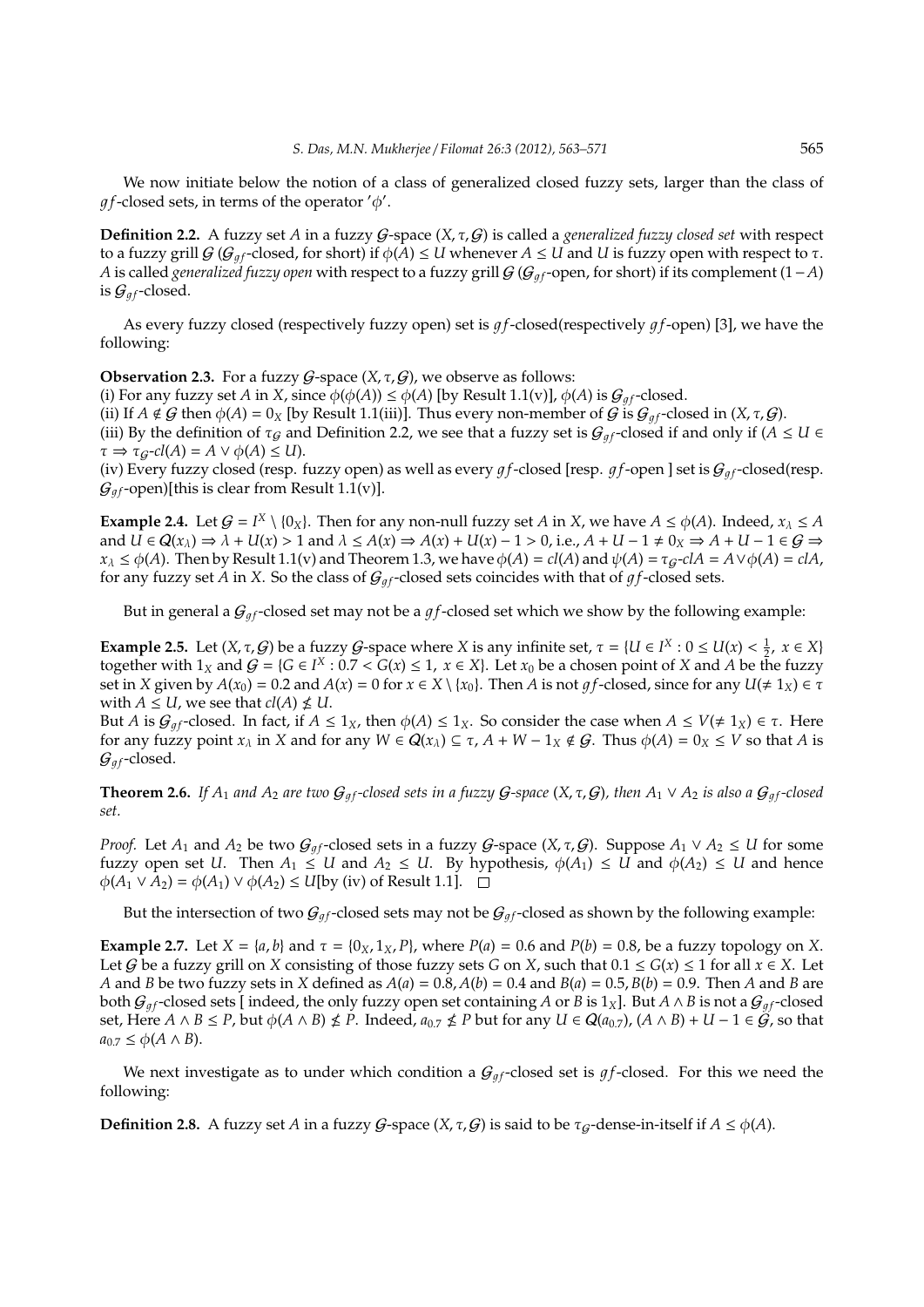**Theorem 2.9.** If A is  $\tau_g$ -dense-in-itself and a  $\mathcal{G}_{gf}$ -closed set in a fuzzy  $\mathcal{G}$ -space  $(X, \tau, \mathcal{G})$ , then A is gf-closed.

*Proof.* Let *A* be  $\tau_g$ -dense-in-itself and  $G_{qf}$ -closed in  $(X, \tau, G)$ , and *U* be any fuzzy open set in *X* such that  $A \leq U$ . Then  $\tau_{G^-}$   $cl(A) = A \cup \phi(A) \leq U$  [as  $A \leq \phi(A)$  and  $A$  is  $\mathcal{G}_{af}$ -closed]. Since  $A$  is  $\tau_{G}$ -dense-in-itself, then by (v) of Result 1.1,  $cl(A) = cl\phi(A) = \phi(A) \leq U$  and hence *A* is  $gf$ -closed.  $\square$ 

**Theorem 2.10.** *For any*  $G_{af}$ -closed set A in a fuzzy  $G$ -space  $(X, \tau, G)$ , *(i)* if  $A \leq B \leq \phi(A)$ , where  $B \in I^X$ , then B is also  $\mathcal{G}_{gf}$ -closed. *(ii) if*  $A \leq B \leq \tau_{\mathcal{G}}$ -cl(A) [ $B \in I^X$ ], then B is also  $\mathcal{G}_{gf}$ -closed. *(iii)*  $\tau_{G}$ -closure of every  $G_{af}$ -closed set is  $G_{af}$ -closed

*Proof.* (i) Suppose *B*  $\leq$  *U* for some fuzzy open set *U*. Then *A*  $\leq$  *U* and since *A* is  $\mathcal{G}_{qf}$ -closed,  $\phi(A) \leq U$ . Now  $B \le \phi(A) \Rightarrow \phi(B) \le \phi(\phi(A)) \le \phi(A) \le U$  [by Result 1.1(i) and (v)]  $\Rightarrow B$  is also  $G_{af}$ -closed. (ii) Let  $B \le V$  for some  $V \in \tau$ . Then  $A \le V$  and hence  $\phi(A) \le V$ . Since  $B \le \tau_{\mathcal{G}}$ -*cl*(*A*) =  $A \vee \phi(A)$ , we have  $\phi(B) \leq \phi(A \vee \phi(A)) = \phi(A) \vee \phi(\phi(A)) \leq \phi(A) \leq V \Rightarrow B$  is  $\mathcal{G}_{qf}$ -closed. (iii) For any  $\mathcal{G}_{gf}$ -closed set *A*,  $\tau_g$ -*cl*(*A*)  $\leq U \in \tau \Rightarrow \phi(A) \leq U \Rightarrow \phi(\tau_g$ -*cl*(*A*)) =  $\phi(A \vee \phi(A)) = \phi(A) \vee \phi(\phi(A)) \leq$  $\phi(A) \leq U$ , which implies that  $\tau_{G}$ -*cl(A)* is  $\mathcal{G}_{af}$ -closed.  $\square$ 

**Corollary 2.11.** Let A and B be two fuzzy sets in a fuzzy  $G$ -space  $(X, \tau, G)$  such that  $A \leq B \leq \phi(A)$ . If A is  $G_{qf}$ -closed then A and B are  $qf$ -closed.

*Proof.* Since  $A \leq B \leq \phi(A)$  and  $A$  is  $G_{af}$ -closed, then by Theorem 2.10,  $B$  is  $G_{af}$ -closed. Also by Result 1.1 and  $A \leq B \leq \phi(A)$ , we get  $\phi(A) \leq \phi(B) \leq \phi(\phi(A)) \leq \phi(A)$  i.e.,  $\phi(A) = \phi(B)$ . Then *A* and *B* are  $\tau_G$ -dense-in-itself and by Theorem 2.9, *A* and *B* are  $gf$ -closed.  $\Box$ 

**Theorem 2.12.** *Let* (*X*, τ, G) *be a fuzzy* G*-space. Then the following are equivalent: (a) Every fuzzy set in X is*  $G_{af}$ -closed. *(b)* Every fuzzy open set is τ<sub>G</sub>-closed.

*Proof.* (*a*)  $\Rightarrow$  (*b*): Suppose every fuzzy set in (*X*,  $\tau$ , *G*) is  $G_{q}$  *f*-closed. Let *U* be any fuzzy open set in *X*. Then by hypothesis, *U* is  $G_{qf}$ -closed and  $U \leq U \Rightarrow \phi(U) \leq U$  and hence *U* is  $\tau_g$ -closed.  $(b) \Rightarrow (a)$ : Suppose every fuzzy open set is  $\tau_g$ -closed. Let *A* be any fuzzy set in *X* such that  $A \leq U$ , where *U* is fuzzy open. Then  $\phi(A) \leq \phi(U) \leq U$  (as *U* is  $\tau_g$ -closed). So *A* is  $\mathcal{G}_{gf}$ -closed.  $\square$ 

**Theorem 2.13.** Let  $(X, \tau, \mathcal{G})$  be a fuzzy  $\mathcal{G}$ -space, where  $\mathcal{G}$  is so taken that  $\tau \cap \mathcal{G} = \{1_X\}$ . Then each  $A(\neq 1_X) \in \tau$  is a  $\mathcal{G}_{af}$ -closed set.

*Proof.* In fact,  $A \neq 1_X$  is fuzzy open  $\Rightarrow A \notin \mathcal{G} \Rightarrow A$  is  $\tau_{\mathcal{G}}$ -closed[by Theorem 1.4(ii)] $\Rightarrow \phi(A) \leq A$ . Then for any fuzzy open set *U* with  $A \leq U$  we have  $\phi(A) \leq U$ . Hence *A* is  $\mathcal{G}_{qf}$ -closed.  $\square$ 

We shall now prove some properties of  $\mathcal{G}_{af}$ -open sets in a fuzzy  $\mathcal{G}$ -space  $(X, \tau, \mathcal{G})$ .

**Theorem 2.14.** Let  $(X, \tau, G)$  be a fuzzy G-space. A fuzzy set A in X is  $G_{qf}$ -open if and only if  $F \leq \tau_G$ -int $(A)$ , *whenever*  $F$  *is fuzzy closed and*  $F \leq A$ *.* 

*Proof.* Straightforward. □

**Theorem 2.15.** Let  $(X, \tau, \mathcal{G})$  be a fuzzy  $\mathcal{G}$ -space. If A and B are two  $\mathcal{G}_a$ -open sets with  $A \wedge cl(B) = B \wedge cl(A) = 0_X$ , *then*  $A \vee B$  *is*  $\mathcal{G}_{af}$ *-open.* 

*Proof.* Let *F* be a fuzzy closed set such that  $F \le A \vee B$ . Since  $B \wedge cl(A) = 0_X$ , then  $F \wedge cl(A) \le A$  and  $F \wedge cl(A)$ is fuzzy closed. Since *A* is  $G_{af}$ -open, by Theorem 2.14,  $F \wedge cl(A) \leq \tau_G\text{-}int(A)$ . Similarly we get  $F \wedge cl(B) \leq \tau_G\text{-}int(B)$ .

Now we have,  $F = F \wedge (A \vee B) \leq (F \wedge cl(A)) \vee (F \wedge cl(B)) \leq \tau_{G} \cdot int(A) \vee \tau_{G} \cdot int(B) \leq \tau_{G} \cdot int(A \vee B)$ . Thus *F* ≤  $\tau_g$ *-int*(*A* ∨ *B*) and then by Theorem 2.14, (*A* ∨ *B*) is  $G_{qf}$ -open.  $\Box$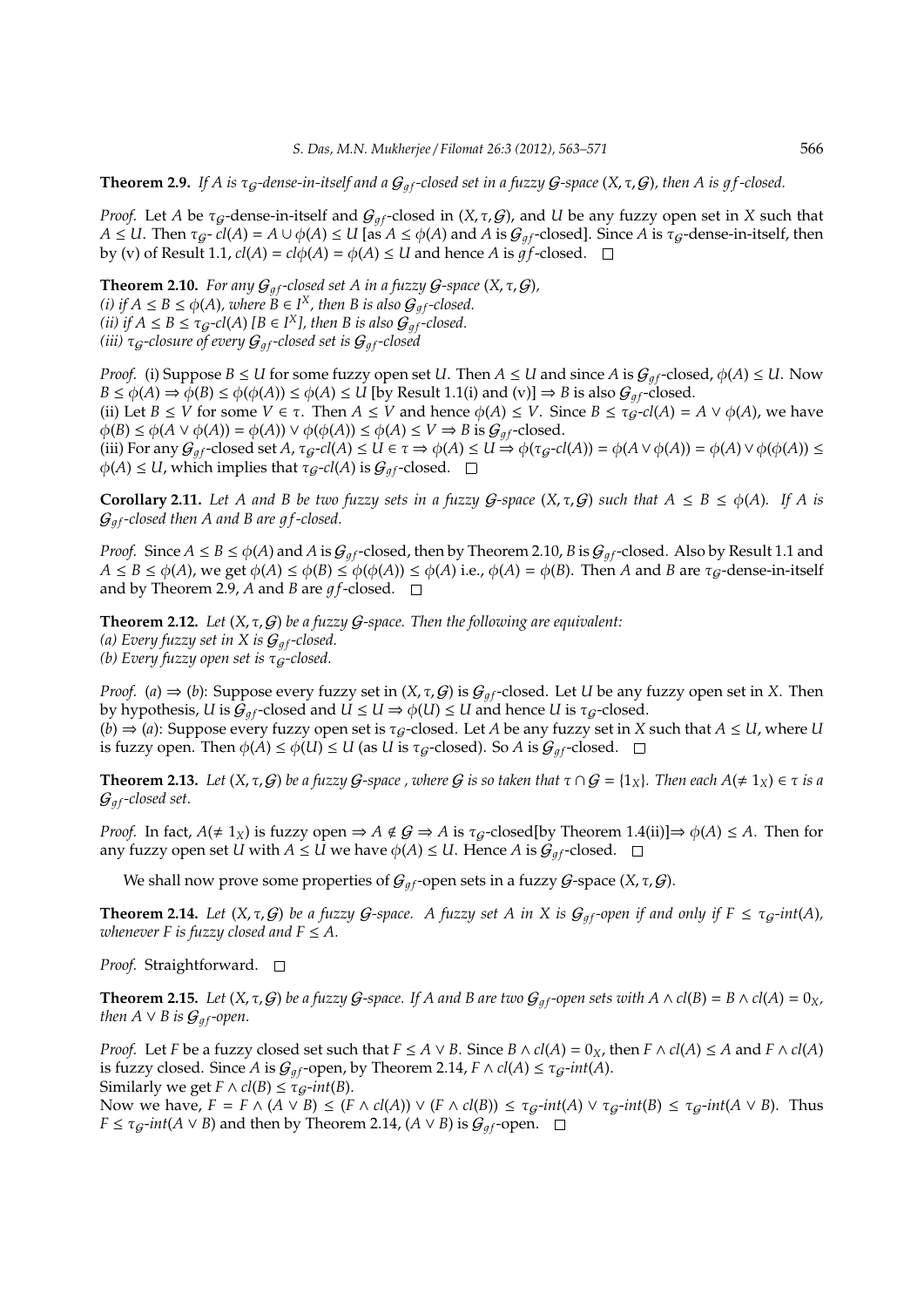**Theorem 2.16.** *In a fuzzy G-space*  $(X, \tau, G)$  *if*  $\tau_G$ -*int*(*A*)  $\leq B \leq A$  *and A is*  $G_{qf}$ -open *then B is*  $G_{qf}$ -open.

*Proof.* If  $\tau_{G}$ -*int*(*A*) ≤ *B* ≤ *A* then  $(1 - A)$  ≤  $(1 - B)$  ≤  $1 - \tau_{G}$ -*int*(*A*) =  $\tau_{G}$ -*cl*(1 − *A*). Since  $(1 - A)$  is  $\mathcal{G}_{af}$ -closed and  $(1 - A)$  ≤  $(1 – B)$  ≤  $\tau_g$ -*cl*(1 − *A*) =  $(1 – A)$  ∨  $\phi$ (1 − *A*), then by Theorem 2.10(ii), (1 − *B*) is also  $\mathcal{G}_{qf}$ -closed and hence *B* is  $G_{qf}$ -open.  $\Box$ 

**Definition 2.17.** A function  $f : (X, \tau, G_1) \to (Y, \sigma, G_2)$  is called *fuzzy*  $(\tau_{G_1} - \sigma_{G_2})$ -closed if the image of every fuzzy  $\tau_{\mathcal{G}_1}$ -closed set in *X* is  $\sigma_{\mathcal{G}_2}$ -closed in *Y*.

In what follows, whenever  $G_1$  (resp.  $G_2$ ) is a fuzzy grill on an fts  $(X, \tau)$  (resp.  $(Y, \sigma)$ ) and  $A \subseteq X$  (resp.  $\subseteq$  *Y*)is generalized fuzzy closed or open with respect to  $G_1$  (resp.  $G_2$ ), we shall simply write, to shorten the notation, that '*A* is  $G_{qf}$ -closed or  $G_{qf}$ -open in *X* (resp.*Y*)' and hope that the context will not allow any confusion to arise.

**Theorem 2.18.** If A be a  $G_{gf}$ -closed set in X and f : (X, τ, G1)  $\to$  (Y, σ, G2) is fuzzy continuous and fuzzy (τ $_{G_1}$ -σ $_{G_2}$ )*closed, then*  $f(A)$  *is*  $G_{af}$ *-closed in Y.* 

*Proof.* Let *B* be a fuzzy open set in *Y* such that  $f(A) \leq B$ . Then  $A \leq f^{-1}(B)$  and  $f^{-1}(B)$  is fuzzy open in *X*. Since  $A$  is  $\mathcal{G}_{gf}$ -closed,  $\phi(A) \leq f^{-1}(B)$ . Thus  $A \vee \phi(A) \leq f^{-1}(B) \Rightarrow \tau_{\mathcal{G}_1}$ -cl $(A) \leq f^{-1}(B) \Rightarrow f(\tau_{\mathcal{G}_1}$ -cl $(A)) \leq B$ . Since *f* is fuzzy  $\tau_{G_1}$ -closed,  $f(\tau_{G_1}$ -*cl*(*A*)) is  $\sigma_{G_2}$ -closed and  $\sigma_{G_2}$ -*cl*(*f*(*A*))  $\leq f(\tau_{G_1}$ -*cl*(*A*)  $\leq B$ . Then  $\phi(f(A)) \leq B$  and so  $f(A)$  is  $\mathcal{G}_{af}$ -closed in *Y*.  $\square$ 

However the image of a  $G_{qf}$ -open set need not be  $G_{qf}$ -open under a fuzzy continuous map as is shown below:

**Example 2.19.** Let  $X = \{a, b\}$ ,  $Y = \{c, d\}$  be two fuzzy sets. Also let  $\tau = \{0_X, 1_X, P, Q\}$ , where  $P(a) = 0.5$ ,  $P(b) = 0.2$ ,  $Q(a) = 0.6$ ,  $Q(b) = 0.8$  and  $\sigma = \{0_X, 1_X, R\}$  where  $R(c) = 0.8$ ,  $R(d) = 0.6$ , be two fuzzy topologies on *X* and *Y* respectively. Let  $G_1 = \{G \in I^X/0.2 \le G(x) \le 1; x \in X\}$  and  $G_2 = \{G \in I^X/0.1 \le G(x) \le 1; x \in X\}$  be two fuzzy grills on *X* and *Y* respectively. Let  $f : (X, \tau, G_1) \to (Y, \sigma, G_2)$  be a function such that  $f(a) = d$  and  $f(b) = c$ . Then we see that f is continuous since  $f^{-1}(R)(a) = Rf(a) = R(d) = 0.6 = Q(a)$  and  $f^{-1}(R)(b) = Rf(b) = R(c)$  $0.8 = Q(b)$ . Now *P*, being fuzzy open in *X*, is also  $G_{gf}$ -open in *X*. Also  $f(P)(c) = \sup P(z) = P(b) = 0.2$ *z*∈ *f*<sup>-1</sup>(*c*)

and  $f(P)(d) = P(a) = 0.5$  imply that  $(1 - f(P)) \le R$ . But  $\phi(1 - f(P)) \nle R$ . Indeed,  $c_{0.9} \nle R$  but for any *U* ∈  $Q(c_{0.9})$  ∈  $\sigma$ , we get  $(1 - f(P)) + U - 1_Y \in G_2$ . So  $c_{0.9} \leq \phi(1 - f(P))$ . Thus  $(1 - f(P))$  is not  $G_{af}$ -closed in *Y* and consequently  $f(P)$  is not  $\mathcal{G}_{qf}$ -open in *Y*.

### **3. Generalized fuzzy continuous functions for fuzzy** G**-spaces**

According to our proposed scheme, in this section we introduce a sort of generalized fuzzy continuous function, termed  $G_{qf}$ -continuous function, in terms of some fuzzy grill  $G$ .

**Definition 3.1.** ([3]) A function  $f : X \to Y$  is called *generalized fuzzy continuous* (*qf*-continuous, for short) if the inverse image of every fuzzy closed set in  $Y$  is  $qf$ -closed in  $X$ .

**Definition 3.2.** A function  $f : X \to Y$  is called *generalized fuzzy continuous with respect to some fuzzy grill*  $G$ on *X* ( $G_{qf}$ -continuous, for short) if the inverse image of every fuzzy closed set in *Y* is  $G_{qf}$ -closed in *X*.

**Corollary 3.3.** *A function f* :  $(X, \tau, G) \to (Y, \sigma)$  *is*  $G_{gf}$ -continuous *if and only if the inverse image of each fuzzy open set in Y is*  $G_{qf}$ *-open in X.* 

**Remark 3.4.** Every fuzzy continuous function is  $gf$ -continuous [3] and every  $gf$ -continuous function is  $\mathcal{G}_{af}$ -continuous. But the converses are false. The first one was done by Balasubramanian and Sundaram [3]. Here we give two examples of which the first one shows that a function may be  $\mathcal{G}_{q f}$ -continuous without being fuzzy continuous.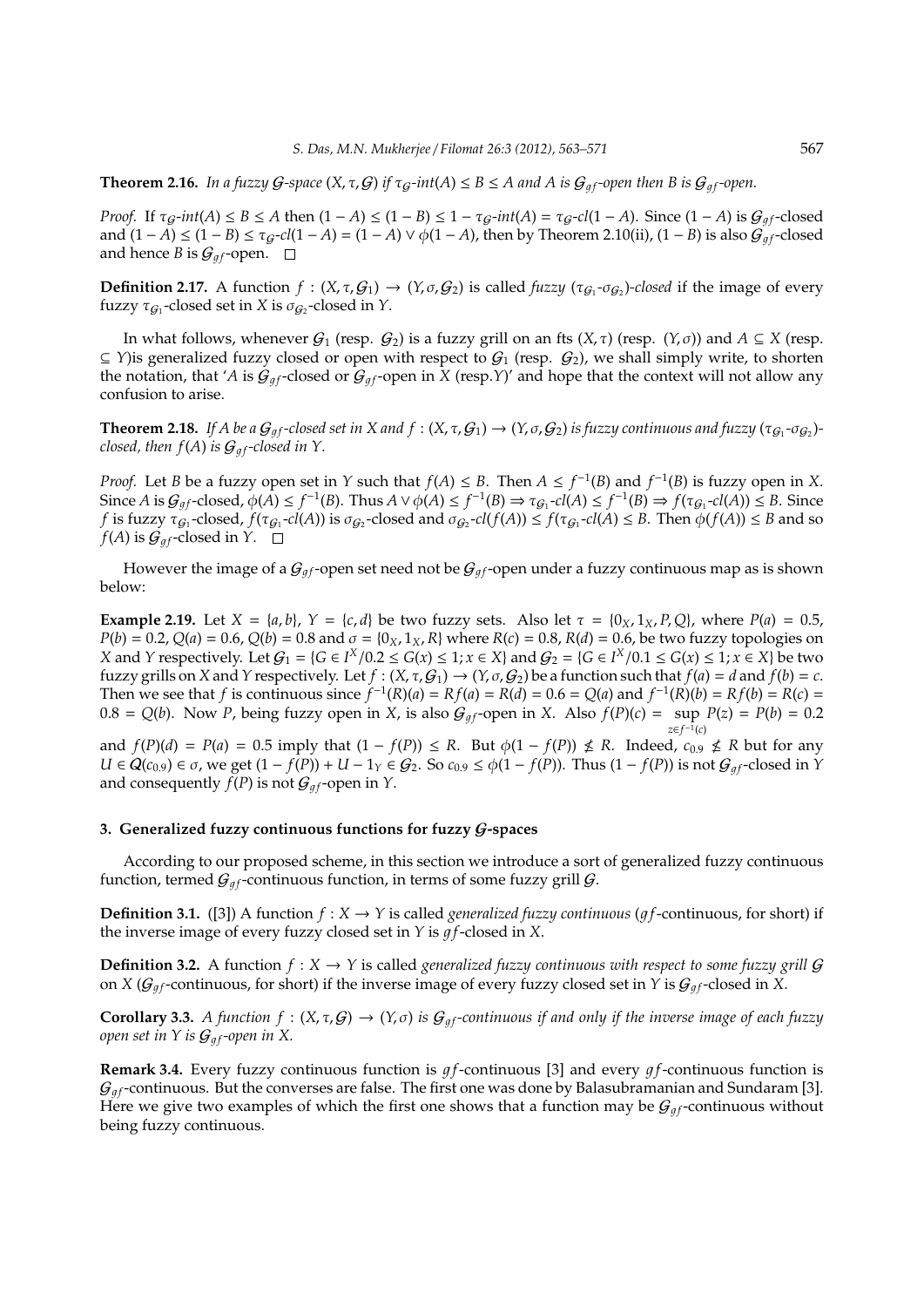**Example 3.5.** Let  $X = Y = \{a, b, c\}$ ;  $\tau = \{0_X, 1_X, A\}$  and  $\sigma = \{0_X, 1_X, B\}$ , where  $A(a) = 0.2$ ,  $A(b) = 0.4$ ,  $A(c) = 0.6$ and  $B(a) = 0.3$ ,  $B(b) = 0.5$ ,  $B(c) = 0.7$ , be two fuzzy topologies on *X* and *Y* respectively. Let  $f : (X, \tau) \to (Y, \sigma)$ be the identity function. Then *f* is not fuzzy continuous since  $f^{-1}(B) \notin \tau$ . But for any fuzzy grill G on (*X*, τ), *f* is *G*<sub>*gf*</sub>-continuous, since for *f*<sup>-1</sup>(1 − *B*) the only τ-open fuzzy set containing *f*<sup>-1</sup>(1 − *B*) is 1<sub>*X*</sub> and then obviously  $φ(f^{-1}(1 - B)) ≤ 1<sub>X</sub>$ . Hence *f* is  $G<sub>gf</sub>$ -continuous on *X*.

We next show that a  $G_{qf}$ -continuous function need not be  $gf$ -continuous.

**Example 3.6.** Let *X* be any set consisting of more than one point and ′ *a* ′ be any fixed element of *X*. Let  $\tau = {\overline{0}_X, 1_X, A}$  and  $\tau' = {\overline{0}_X, 1_X, B}$ , where  $A(a) = 0.6$ ,  $A(x) = 0$  for  $x \in X \setminus \{a\}$ , and  $B(a) = 0.5$ ,  $B(x) = 1$  for  $x \in X \setminus \{a\}$ . Then  $(X, \tau)$  and  $(X, \tau')$  are both fuzzy topological spaces. Let  $G = \{G \in I^X : 0.6 < G(x) \leq 1; x \in X\}$ be a fuzzy grill on *X*. Consider the identity function  $f : (X, \tau) \to (X, \tau')$ . Then f is not gf-continuous on  $(X, τ)$  since for *B* ∈ τ',  $f^{-1}(1 - B)$  is not *gf*-closed in  $(X, τ)$ . Indeed,  $f^{-1}(1 - B)(a) = (1 - B)f(a) = 1 - B(a) = 0.5$ and  $f^{-1}(1-B)(x) = 1 - B(x) = 0$  for any  $x \in X \setminus \{a\}$ . Thus  $f^{-1}(1-B) \le A$ , but  $cl(f^{-1}(1-B)) = 1_X \nleq A$ . However, *f* is  $G_{gf}$ -continuous, because for any fuzzy point  $x_{\lambda}$  in *X* and for any  $U \in Q(x_{\lambda}) \subseteq \tau$ ,  $f^{-1}(1-B) + U - 1 \notin G$ and hence  $\phi(f^{-1}(1 - B)) = 0_X \le A$ .

We now show that the inverse image of a  $G_{af}$ -closed set under a  $G_{af}$ -continuous map need not be  $\mathcal{G}_{qf}$ -closed.

**Example 3.7.** Let  $X = \{a, b\}$ .  $\tau = \{0_X, 1_X, U\}$  and  $\sigma = \{0_X, 1_X, V\}$ , where  $U(a) = 0.7$ ,  $U(b) = 0.8$  and  $V(a) = 0.5$ , *V*(*b*) = 0.1. Then *τ* and *σ* are two fuzzy topologies on *X*. Consider the fuzzy grill *G* = {*G* ∈ *I<sup>X</sup>*/0.1 ≤ *G*(*x*) ≤ 1; *x* ∈ *X*} on *X*. Let *f* : (*X*, τ, *G*) → (*X*, σ, *G*) be the identity function. Then *f* is  $G_{gf}$ -continuous since  $f^{-1}(1-V)$ is  $G_{gf}$ -closed in *X*. In fact, the only fuzzy open set containing  $f^{-1}(1 - V)$  is 1<sub>*X*</sub> and also  $\phi(f^{-1}(1 - V)) \le 1_X$ . Now let us take a fuzzy set *A* in  $(X, \tau, G)$  such that  $A(a) = 0.6$  and  $A(b) = 0.4$ . Then *A* is  $G_{af}$ -closed in  $(X, \sigma, G)$ . Also,  $f^{-1}(A)(a) = Af(a) = A(a) = 0.6$  and  $f^{-1}(A)(b) = Af(b) = A(b) = 0.4$ . Now  $f^{-1}(A) \le U$ . But  $\phi(f^{-1}(A)) \nleq U$  as  $a_{0.8} \nleq U$ , although for any  $P \in \mathbf{Q}(a_{0.8}) \subseteq \tau$ ,  $f^{-1}(A) + P - 1 \in \mathbf{G}$  so that  $a_{0.8} \leq \phi(f^{-1}(A))$ . Thus  $f^{-1}(A)$  is not  $\mathcal G_{gf}$ -closed in  $X.$ 

## **4. Some applications of**  $G_{af}$ **-closed sets**

In this section we introduce fuzzy generalized regular and normal spaces via  $G_{af}$ -closed sets. Before going to that we require the following preliminaries:

**Definition 4.1.** ([11]) An fts *X* is said to be *fuzzy regular* if every fuzzy open set *V* can be expressed as union of fuzzy open sets  $U_\alpha$ 's such that  $cl(U_\alpha) \leq V$ , for each  $\alpha$ .

**Definition 4.2.** ([16]) An fts *X* is called *fuzzy strongly regular* if for any fuzzy open set *A* in *X* and each fuzzy point  $x_\alpha \leq A$ , there exists a fuzzy open set *B* in *X* such that  $x_\alpha \leq B \leq cl(B) \leq A$ .

**Theorem 4.3.** ([16]) *A fuzzy strongly regular space is fuzzy regular.*

**Definition 4.4.** A fuzzy  $G$ -space  $(X, \tau, G)$  is said to be  $G_{qf}$ -regular if for every  $G_{qf}$ -closed set *F* and each fuzzy point  $x_\lambda$  in *X* such that  $x_\lambda \bar{q} F$ , there exist fuzzy open sets *U* and *V* in *X* for which  $x_\lambda \leq U$ ,  $F \leq V$  and *U q V*.

**Theorem 4.5.** In a fuzzy  $G$ -space  $(X, \tau, G)$ , the following are equivalent:

*(a)* (*X*,  $\tau$ ,  $G$ ) *is*  $G_{qf}$ -regular.

*(b)* For each fuzzy point  $x_\lambda$  in X and each  $G_{qf}$ -closed set F such that  $x_\lambda \bar{q}$  F, there exist two fuzzy open sets U and V *such that*  $x_{\lambda} \leq U$ ,  $\tau_{G}$ -clF  $\leq V$  and  $U \overline{q} V$ .

*(c)* For each  $G_{qf}$ -closed set F in X and each fuzzy point  $x_\lambda$  with  $x_\lambda \bar{q}$  F, there exist two fuzzy open sets U and V such *that*  $x_{\lambda} \leq U$ ,  $F \leq V$  *and clU*  $\overline{q}$  *clV*.

*(d)* For each fuzzy point  $x_\lambda$  in X and each  $G_{af}$ -open set U containing  $x_\lambda$ , there exists a fuzzy open set V such that  $x_{\lambda} \le V \le cUV \le U$ .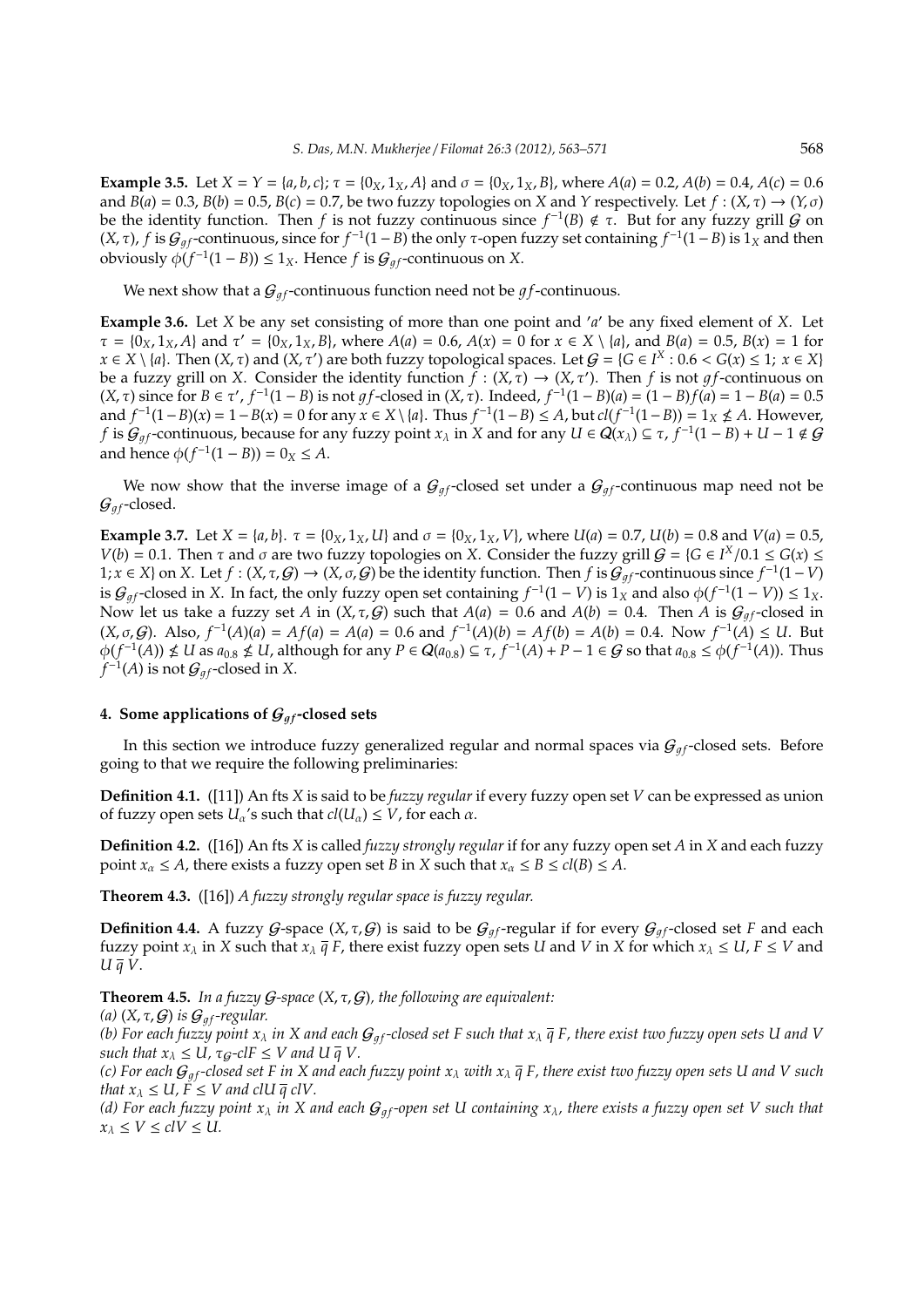*Proof.* (*a*)  $\Rightarrow$  (*b*): Let *x*<sub> $\lambda$ </sub> be any fuzzy point and *F* be any  $G_{qf}$ -closed set in *X* such that *x*<sub> $\lambda$ </sub>  $\bar{q}$  *F*. By (a), there exist fuzzy open sets *U* and *V* such that  $x_{\lambda} \leq U$ ,  $F \leq V$  and  $U \overline{q} V$ . Now *F* being  $G_{qf}$ -closed,  $\phi(F) \leq V$  i.e.,  $\tau_G$ -*clF*  $\leq$  *V*.

 $(b) \Rightarrow (a)$ : Obvious.

(*b*)  $\Rightarrow$  (*c*): Let *x*<sub> $\lambda$ </sub> be any fuzzy point and *F* be any  $G_{qf}$ -closed set in *X* such that  $x_{\lambda}$   $\bar{q}$  *F*. Then by (b), there exist *W*, *V*  $\in \tau$  such that  $x_{\lambda} \leq W$ ,  $\tau_g$ -*clF*  $\leq V$  and *W*  $\bar{q}$   $\check{V}$ . Thus *W*  $\bar{q}$  *clV*, and hence  $x_{\lambda}$   $\bar{q}$  *clV*.

Now *clV*, being a fuzzy closed set, is  $G_{af}$ -closed [by Observation 2.3 (iv)] and  $x_{\lambda} \bar{q}$  *clV*. Then again by (b), there exist two fuzzy open sets *G* and *H* in *X* such that  $x_{\lambda} \le G$ ,  $\tau_g$ -*cl*(*clV*)  $\le H$  and  $G \bar{q} H$ .i.e.,  $x_{\lambda} \le G$ , *clV*  $\le H$ and  $G \overline{q} H$ . Hence *clG*  $\overline{q} H$  [by Theorem 1.6].

Let us put  $U = W \wedge G$ . Then *U* and *V* are fuzzy open sets in *X* such that  $x_{\lambda} \leq U, F \leq V$  and *clU*  $\bar{q}$  *clV*. Indeed, *cl*(*U*) = *cl*(*W* ∧ *G*) ≤ *clG* and *clG*  $\bar{q}$  *H*  $\Rightarrow$  *clU*  $\bar{q}$  *H*  $\Rightarrow$  *clU*  $\bar{q}$  *clV* [since *clV* ≤ *H*].

 $(c) \Rightarrow (d)$ : Let  $y_\beta$  be any fuzzy point and *U* be any  $G_{af}$ -open set in *X* such that  $y_\beta \leq U$ . Then  $y_\beta \overline{q}$  (1 − *U*) and  $(1 - U)$  is  $G_{gf}$ -closed. Then by (c), there exist  $V, W \in \tau$  such that  $y_\beta \leq V$ ,  $(1 - U) \leq W$  and *clV*  $\bar{q}$  *clW*  $\Rightarrow$   $y_{\beta} \le V$ ,  $(1 - W) \le U$  and  $c/V \overline{q} W \Rightarrow y_{\beta} \le V$ ,  $(1 - W) \le U$  and  $c/V \le (1 - W) \Rightarrow y_{\beta} \le V \le c/V \le 1 - W \le U$  $\Rightarrow$   $y_{\beta} \le V \le c/V \le U$ .

(*d*)  $\Rightarrow$  (*a*) : Let *x*<sub> $\lambda$ </sub> be any fuzzy point and *F* be any  $G_{qf}$ -closed set in *X* such that  $x_{\lambda} \bar{q}$  *F*. Then  $x_{\lambda} \leq 1 - F$ and  $1 - F$  is a  $\mathcal{G}_{qf}$ -open set in *X*. By assumption, there exists a  $V \in \tau$  such that  $x_{\lambda} \leq V \leq c/V \leq 1 - F$  which gives *F* ≤ 1 − *clV*. Thus we have two fuzzy open sets *V* and (1 − *clV*) such that  $x_\lambda$  ≤ *V F* ≤ (1 − *clV*) and *V*  $\overline{q}$  $(1 - c l V)$ . □

#### **Theorem 4.6.** *Every*  $G_{qf}$ -regular space is fuzzy strongly regular and hence fuzzy regular.

*Proof.* Let  $x_\lambda$  be any fuzzy point in *X* and *A* be any fuzzy open set in *X* such that  $x_\lambda \leq A$ . Since every fuzzy open set is  $G_{gf}$ -open, then by Theorem 4.5(d), there exists a  $U \in \tau$  such that  $x_{\lambda} \leq U \leq c|U| \leq A$ . Thus *X* is fuzzy strongly regular and then by Theorem 4.3, *X* is fuzzy regular.

But in general, the reverse implications in the above theorem are not true. The counterexample to show that a fuzzy regular space need not be fuzzy strongly regular is given in [16]. We only show that a fuzzy strongly regular space may not be  $\mathcal{G}_{qf}$ -regular.

**Example 4.7.** Let  $X = \{a, b\}$  and  $\tau = \{0_X, 1_X, P, Q\}$ , where  $P(a) = 0.3$ ,  $P(b) = 0.5$  and  $Q(a) = 0.7$ ,  $Q(b) = 0.5$ . Then  $(X, \tau)$  is an fts. Here we see that *P* and *Q* are both fuzzy open and fuzzy closed. Thus for any  $x_{\lambda} \leq P$ , we have the fuzzy open set *P* such that  $x_{\lambda} \leq P \leq cIP = P$ . Similarly for any  $y_{\beta} \leq Q$ , we get  $y_{\beta} \leq Q \leq cIQ = Q$ . Thus *X* is fuzzy strongly regular. But we claim that *X* is not  $G_{qf}$ -regular. Indeed, let us take a fuzzy set *F* in *X* where  $F(a) = 0.6$ ,  $F(b) = 0.3$ . Then  $F \le Q$  and  $\phi(F) \le cF$  [by Result 1.1(v)] =  $Q \Rightarrow F$  is  $\mathcal{G}_{af}$ -closed. Now *b*<sub>0.6</sub>  $\overline{q}$  *F* [since 0.6 + *F*(*b*) < 1], but we cannot find two fuzzy open sets *U* and *V* such that *b*<sub>0.6</sub>  $\leq U$ , *F*  $\leq$  *V* and *U q V*.

**Definition 4.8.** ([10]) An fts *X* is called *fuzzy normal* if for any fuzzy closed set *F* and a fuzzy open set *U* in *X* such that  $F \leq U$  there exists a fuzzy open set *V* such that  $F \leq V \leq cl(V) \leq U$ .

**Theorem 4.9.** ([16]) *An fts X is fuzzy normal if and only if for two fuzzy closed sets F and G with F q G, there exist fuzzy open sets U and V such that*  $F \le U$ ,  $G \le V$  *and*  $U \overline{q} V$ .

**Definition 4.10.** A fuzzy *G*-space  $(X, \tau, G)$  is said to be  $G_{qf}$ -normal if for any two  $G_{qf}$ -closed sets  $F_1$  and  $F_2$ in *X* such that  $F_1 \bar{q} F_2$ , there exist fuzzy open sets *U* and *V* in *X* for which  $F_1 \le U$ ,  $F_2 \le V$  and *U* $\bar{q} V$ .

Evidently every  $\mathcal{G}_{gf}$ -normal space is fuzzy normal.

**Theorem 4.11.** *In a fuzzy* G*-space* (*X*, τ, G)*, the following are equivalent:*

*(a)*  $(X, \tau, G)$  *is*  $G_{qf}$ *-normal.* 

*(b)* For any two  $G_{qf}$ -closed sets  $F_1$  and  $F_2$  in X such that  $F_1$   $\bar{q}$   $F_2$ , there exist two fuzzy open sets U and V such that  $F_1 \leq U, F_2 \leq V$  and clU  $\bar{q}$  clV.

*(c)* For each  $G_{af}$ -closed set F and and for each  $G_{af}$ -open set G containing F, there exists a fuzzy open set V such that  $F \leq V \leq c l V \leq G.$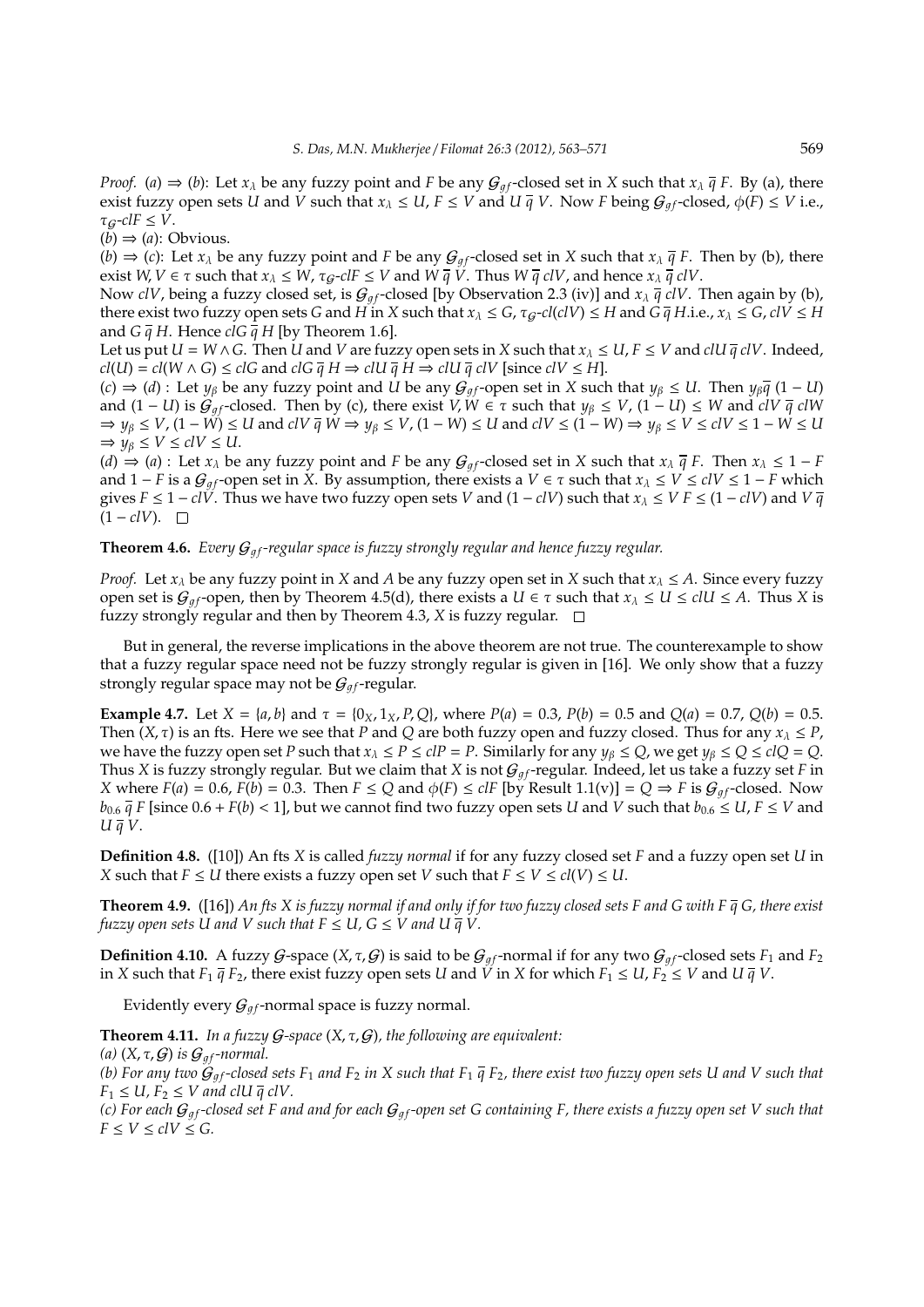*Proof.* (*a*)  $\Rightarrow$  (*b*): Let *F*<sub>1</sub>  $\bar{q}$  *F*<sub>2</sub>, where *F*<sub>1</sub> and *F*<sub>2</sub> are two  $G_{gf}$ -closed sets in *X*. Then by (*a*), there exist two fuzzy open sets *W* and *V* such that  $F_1 \leq W, F_2 \leq V$  and  $W \overline{q} V$ . Then  $W \overline{q} cV$  and thus  $F_1 \overline{q} cV$ . Now  $cV$ , being fuzzy closed, is  $G_{qf}$ -closed also. Thus  $F_1$  and *clU* are two  $G_{qf}$ -closed sets in *X* such that  $F_1 \bar{q}$  *clV*. Again by  $G_{af}$ -normality of *X*, there exist two fuzzy open sets *G* and *H* such that  $F_1 \le G$ ,  $c/V \le H$  and  $G \overline{q} H$ . Hence *clG*  $\bar{q}$  H[by Theorem 1.6]. Let us put  $U = W \wedge G$ . Then *U* and *V* are two fuzzy open sets in *X* such that  $F_1 \leq U, F_2 \leq V$  and *clU*  $\bar{q}$  *clV*.

 $(b)$  ⇒  $(c)$ : Let *F* be any  $G_{af}$ -closed set and *G* be any  $G_{af}$ -open set in *X* such that *F* ≤ *G*. Thus *F*  $\bar{q}$  (1 − *G*) and  $(1 - G)$  is  $G_{af}$ -closed. Hence by (b), there exist fuzzy open sets *U* and *V* such that  $F \leq U$ ,  $1 - G \leq V$  and *clU*  $\overline{q}$  *clV*. Now  $1 - G \le V \le c/V \Rightarrow 1 - c/V \le G$  and  $c/U \overline{q}$   $c/V \Rightarrow c/U \le 1 - c/V \le G$ . Thus *U* is the required fuzzy open set in *X* for which  $F \le U \le c$ *l*  $U \le G$ .

 $(c) \Rightarrow (a)$ : Let  $F_1$  and  $F_2$  be two  $G_{af}$ -closed sets in *X* with  $F_1 \overline{q} F_2$ . Then  $F_1 \le (1 - F_2)$  and  $(1 - F_2)$  is  $G_{af}$ -open. By (c), there exists a fuzzy open set *U* in *X* such that  $F_1 \le U \le c/U \le 1 - F_2$ , i.e.,  $F_1 \le U$ ,  $F_2 \le (1 - cUV)$  and *U*  $\overline{q}$  (1 − *clU*).  $\Box$ 

**Proposition 4.12.** For any two  $G_{af}$ -closed sets  $F_1$  and  $F_2$  in a  $G_{af}$ -normal space  $(X, \tau, G)$ ,  $F_1$   $\bar{q}$   $F_2$  *if and only if* τG*-clF*<sup>1</sup> *q* τG*-clF*2*.*

*Proof.* First let  $F_1 \bar{q} F_2$ . By  $G_{qf}$ -normality of *X*, there exist fuzzy open sets *U* and *V* in *X* for which  $F_1 \le U$ ,  $F_2 \le V$  and  $U \overline{q} V$ . Since  $F_1$  and  $F_2$  are  $\mathcal{G}_{qf}$ -closed sets,  $\phi(F_1) \le U$ ,  $\phi(F_2) \le V \Rightarrow \tau_{\mathcal{G}}$ -*clF*<sub>1</sub>  $\le U$  and  $\tau_{\mathcal{G}}$ -*clF*<sub>2</sub>  $\le V$ and thus  $\tau_g$ -*clF*<sub>1</sub>  $\bar{q}$   $\tau_g$ -*clF*<sub>2</sub> [since *U*  $\bar{q}$  *V*]. The converse part is obvious.  $\square$ 

**Definition 4.13.** A function  $f : X \to Y$  is called  $\mathcal{G}_{af}$ -*irresolute* if the inverse image of every  $\mathcal{G}_{af}$ -closed set in *Y* is  $\mathcal{G}_{qf}$ -closed in *X*, or equivalently the inverse image of every  $\mathcal{G}_{qf}$ -open set in *Y* is  $\mathcal{G}_{qf}$ -open in *X*.

**Theorem 4.14.** *Let*  $f : X \to Y$  *be a fuzzy open,*  $G_{gf}$ -irresolute surjection. *(a)* If X is  $G_{af}$ -regular then Y is also  $G_{af}$ -regular. *(b)* If X is  $\mathcal{G}_{qf}$ -normal then Y is also  $\mathcal{G}_{qf}$ -normal.

*Proof.* (a) Let *F* be any  $G_{qf}$ -closed fuzzy set in *Y* and  $y_{\lambda}$  be any fuzzy point in *Y* such that  $y_{\lambda}$   $\bar{q}$  *F*. Then  $f^{-1}(y_\lambda) \bar{q} f^{-1}(F)$ . Since  $f$  is  $\mathcal{G}_{gf}$ -irresolute,  $f^{-1}(F)$  is  $\mathcal{G}_{gf}$ -closed in  $X$ . Select some  $x \in f^{-1}(y)$  (as  $f$  is onto) and consider the fuzzy point  $x_\lambda$  in X. Then  $x_\lambda \bar{q} f^{-1}(F)$ . Since X is  $G_{gf}$ -regular, there exist fuzzy open sets  $U$  and *V* such that  $x_{\lambda} \leq U$ ,  $f^{-1}(F) \leq V$  and  $U \overline{q} V$ . Since *f* is fuzzy open and surjective,  $f(U)$  and  $f(V)$  are fuzzy open in *Y* such that  $y_{\lambda} \le f(U)$ ,  $F \le f(V)$  and  $f(U) \bar{q} f(V)$ . Thus *Y* is  $\mathcal{G}_{qf}$ -regular.

(b) Let  $F_1$  and  $F_2$  be two  $\mathcal{G}_{gf}$ -closed sets in *Y* such that  $F_1$   $\bar{q}$   $F_2$ . Since  $f$  is  $\mathcal{G}_{gf}$ -irresolute,  $f^{-1}(F_1)$  and  $f^{-1}(F_2)$ are  $G_{gf}$ -closed sets in *X* and also  $f^{-1}(F_1) \bar{q} f^{-1}(F_2)$ . Since *X* is  $G_{gf}$ -normal, there exist fuzzy open sets *U* and *V* in *X* for which  $f^{-1}(F_1) \le U$ ,  $f^{-1}(F_2) \le V$  and  $U \overline{q} V$ .

Now *f* is surjective, so  $F_1 \le f(U)$ ,  $F_2 \le f(V)$  and  $f(U) \bar{q} f(V)$  and since *f* is fuzzy open,  $f(U)$  and  $f(V)$  are fuzzy open sets in *Y*. Thus *Y* is  $G_{af}$ -normal.  $\Box$ 

**Theorem 4.15.** Let  $(X, \tau, \mathcal{G}_1)$  and  $(X, \sigma, \mathcal{G}_2)$  be two fuzzy G-spaces. If  $f : X \to Y$  is a fuzzy continuous, fuzzy (τ<sup>G</sup><sup>1</sup> *-*σ<sup>G</sup><sup>2</sup> )*-closed surjective map, then*

*(a) Y is*  $G_{af}$ *-regular*  $\Rightarrow$  *X is*  $G_{af}$ *-regular.* 

*(b) Y is*  $G_{qf}$ *-normal*  $\Rightarrow$  *X is also*  $G_{qf}$ *-normal.* 

*Proof.* (a) Let *F* be any  $G_{qf}$ -closed fuzzy set in *X* and  $x_{\lambda}$  be any fuzzy point in *X* such that  $x_{\lambda}$   $\bar{q}$  *F*. Since *f* is fuzzy continuous and fuzzy ( $\tau_{G_1}$ - $\sigma_{G_2}$ )-closed then by Theorem 2.18,  $f(F)$  is  $G_{gf}$ -closed in *Y*. Now  $f$  being surjective,  $f(x_\lambda) \bar{q} f(F)$ . Also since *Y* is  $G_{qf}$ -regular, there exist fuzzy open sets *U* and *V* such that  $f(x_\lambda) \leq U$ , *f*(*F*) ≤ *V* and *U*  $\bar{q}$  *V*. Thus we get  $x_\lambda$  ≤ *f*<sup>-1</sup>(*U*), *F* ≤ *f*<sup>-1</sup>(*V*) and *f*<sup>-1</sup>(*U*)  $\bar{q}$  *f*<sup>-1</sup>(*V*). By fuzzy continuity of *f*,  $f^{-1}(U)$  and  $f^{-1}(V)$  are both fuzzy open. So  $X$  is  $\mathcal{G}_{gf}$ -regular.

(b) Let  $F_1$  and  $F_2$  be two  $G_{qf}$ -closed sets in *X* such that  $F_1$   $\bar{q}$   $F_2$ . Then by Theorem 2.18,  $f(F_1)$  and  $f(F_2)$  are  $G_{qf}$ -closed in *Y*. Then  $f(F_1) \bar{q} f(F_2)$  [*f* being surjective]. By  $G_{qf}$ -normality of *X*, there exist fuzzy open sets *U* and *V* in *X* for which  $f(F_1) \le U$ ,  $f(F_2) \le V$  and  $U \bar{q} V$ , i.e.,  $F_1 \le f^{-1}(U)$ ,  $F_2 \le f^{-1}(V)$  and  $f^{-1}(U) \bar{q} f^{-1}(V)$ . Now by fuzzy continuity of *f*,  $f^{-1}(U)$  and  $f^{-1}(V)$  are both fuzzy open in *X*. Hence *X* is  $\mathcal{G}_{gf}$ -normal.